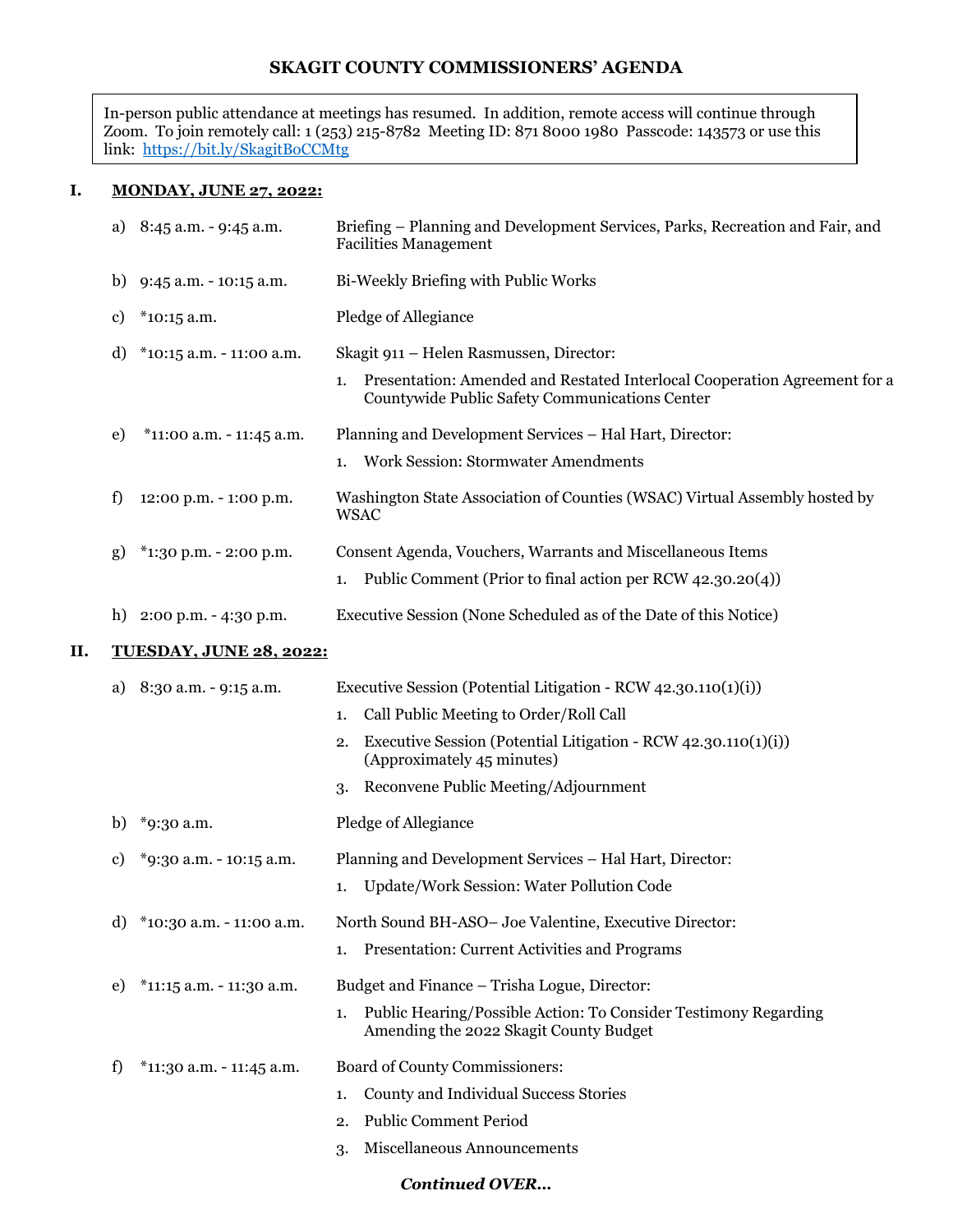#### *SKAGIT COUNTY COMMISSIONERS' AGENDA PAGE TWO*

| g)           | $*11:45$ a.m. - 12:15 p.m.               | Parks, Recreation and Fair - Brian Adams, Director:                                                                 |
|--------------|------------------------------------------|---------------------------------------------------------------------------------------------------------------------|
|              |                                          | 1. Presentation: Flood Damage and FEMA Coordination                                                                 |
| h)           | $*1:00 \text{ p.m.} - 1:45 \text{ p.m.}$ | Planning and Development Services – Hal Hart, Director:                                                             |
|              |                                          | Deliberation/Public Comment/Possible Action: Stormwater Amendments<br>1.                                            |
| 1)           | $*2:00$ p.m. - 3:00 p.m.                 | Presentation/Public Comment/Adoption: Skagit County Strategic Plan                                                  |
| $\mathbf{1}$ | $*3:30$ p.m. - 4:00 p.m.                 | Public Health – Jennifer Johnson, Director:                                                                         |
|              |                                          | Presentation/Public Comment/Certification: Housing Authority of Skagit<br>County Comprehensive Plan                 |
| k)           | 4:00 p.m. $-5:00$ p.m.                   | Grand Opening for the Sue Krienen Early Learning and Childcare Center (2011)<br>North Laventure Road, Mount Vernon) |

#### **III. THURSDAY, JUNE 30, 2022:**

| a) $10:00$ a.m. $-11:00$ a.m.              | Skagit 911 Communications Committee Meeting – LLPA                                           |
|--------------------------------------------|----------------------------------------------------------------------------------------------|
| b) $1:30 \text{ p.m.} - 2:30 \text{ p.m.}$ | Work Session with Port of Skagit: Broadband Update                                           |
| c) $3:00 \text{ p.m.} - 4:00 \text{ p.m.}$ | <b>Commissioners Briefing</b>                                                                |
| d) $4:00 \text{ p.m.} - 5:00 \text{ p.m.}$ | Grand Opening for the Blackburn Pickleball Pavilion (2701 East College Way,<br>Mount Vernon) |

#### **IV. FRIDAY, JULY 1, 2022:**

| a) $10:00$ a.m. $-12:00$ p.m. | Representative Debra Lekanoff and Gordon Thomas Honeywell Governmental |
|-------------------------------|------------------------------------------------------------------------|
|                               | Affairs: Legislative Proposals Relating to Salmon Recovery             |

# **FUTURE BID OPENING:**

Monday, July 11, 2022, 2:30 p.m. Active Warning Signs (Install Active Warning Signs) Project #ES53540-5, Federal Aid  $\#HSIP-000S(515)$ 

#### **NOTE: ALL TIMES ARE ESTIMATES TO ASSIST IN SCHEDULING AND MAY BE CHANGED SUBJECT TO THE BUSINESS OF THE DAY AT THE BOARD'S DISCRETION**

#### **MEETINGS WILL BE HELD AT 1800 CONTINENTAL PLACE, MOUNT VERNON, UNLESS NOTED OTHERWISE**

**Sessions marked with an asterisk \* will be televised live on Comcast Channel 21, WAVE cable channel 21 (La Conner and surrounding areas,) and in Anacortes on Comcast channel 26 and streamed online live at [www.skagitcounty.net/skagit21.](http://www.skagitcounty.net/skagit21) Recorded meetings are re-broadcast daily at 3:00, 6:00, 9:00, 12:00 am and pm and can also be viewed ON DEMAND online at [www.skagitcounty.net/Skagit21.](http://www.skagitcounty.net/Skagit21)**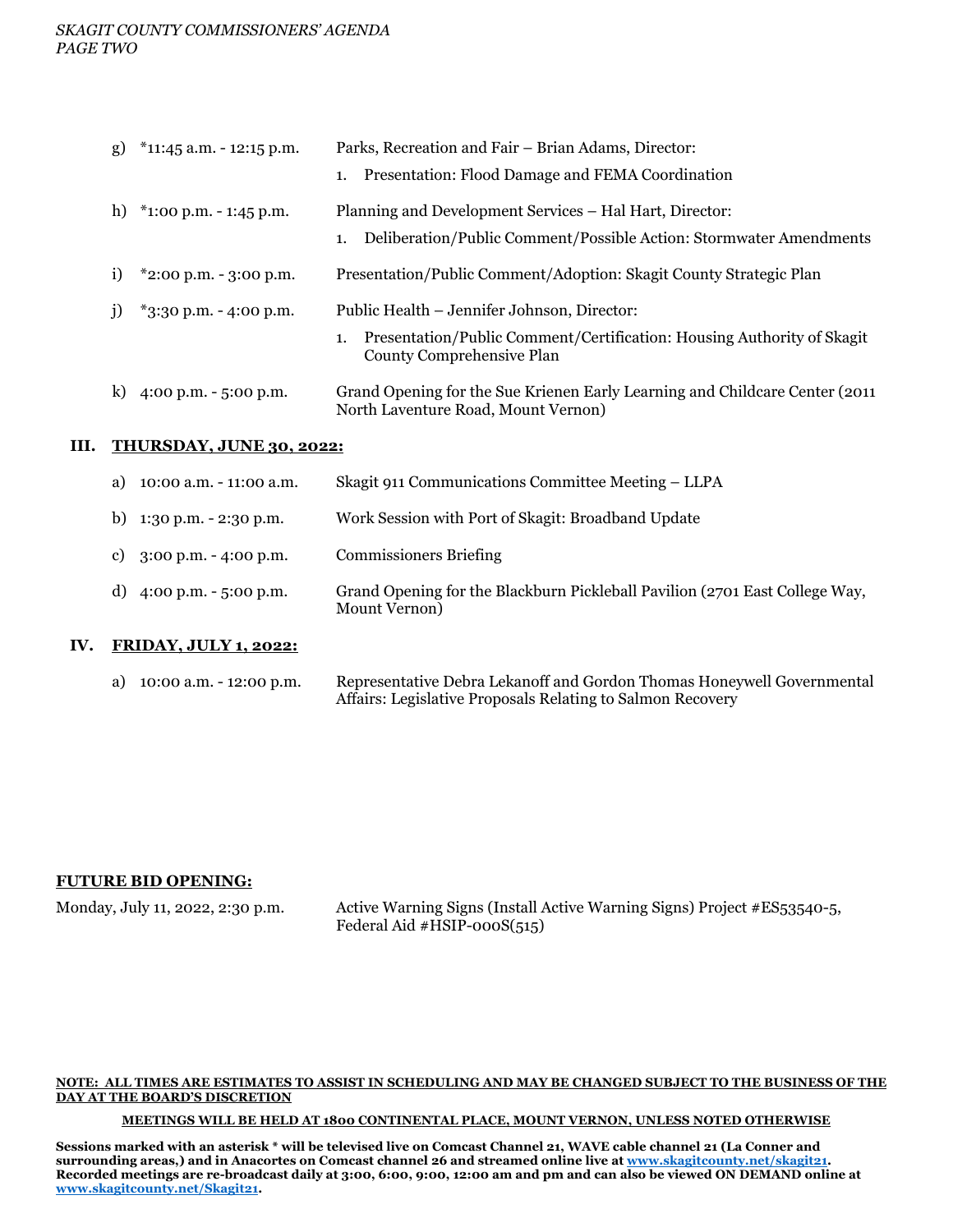# **1. CONSENT AGENDA FOR Monday, June 27, 2022 (items 1 through 20):**

### a) COMMISSIONERS:

- 1. Record of the Proceedings for Tuesday, June 21, 2022.
- 2. Record of the Proceedings for Thursday, June 23, 2022.
- Resolution amending Skagit County Resolution No. R20190155 and R20210159 and appointing members to the Skagit County Criminal Justice Treatment Account Committee.

### b) ADMINISTRATIVE SERVICES:

Contract Agreement E23-029 with Washington State Military Department and State Enhanced 911 Funds for the reimbursement of eligible Coordinator Professional Development expenses incurred described in RCW 38.52, WAC Chapter 118-66 and E911 policies. Compensation to Skagit County shall not exceed \$52,167. The Agreement shall commence on July 1, 2022 and continue until August 15, 2023.

### c) BUDGET AND FINANCE:

Interlocal Cooperative Agreement with Washington State University to award \$250,000 of Economic Development/Public Facilities Projects grant funds to support the Plant Growth Phase 2 Project. This Agreement commenced on May 24, 2021, pursuant to Resolution No. R20210093, and will continue until March 30, 2023.

### d) FACILITIES MANAGEMENT:

- Amendment No. 1 to Personal Services Agreement No. C20210610 with Kaeka Group Inc., to maintain applicable licenses, insurance, training, and experience to provide security officer services at the Public Safety Building located at 600 South 3rd Street in Mount Vernon (daily security officer services) and the Community Justice Center located at 700 South 2nd Street in Mount Vernon (as required security officer services). This Amendment increases compensation by \$250,000 for additional staffing needed to meet courtroom and facility screening safety requirements. Total compensation shall not exceed \$750,000. The term remains the same and shall continue until December 31, 2025. All other terms and conditions of the original Agreement shall remain in effect.
- Personal Services Agreement with Millig, LLC to conduct an energy Clean Buildings Performance Standards Audit on the Community Justice Center located at 201 Suzanne Lane in Mount Vernon which does not currently comply with the State Clean Buildings Program. Compensation shall not exceed \$20,151. The Agreement shall commence on the date of execution and continue until December 31, 2022.

#### e) GEOGRAPHIC INFORMATION SERVICES:

Service Level Agreement with Washington State Consolidated Technology Services (WaTech) to provide access to state-wide aerial imagery for two years. Compensation shall not exceed \$12,000 and will be provided by the Public Works Voluntary Stewardship Program. The Agreement shall commence on the date of execution and continue until April 1, 2024.

#### f) INFORMATION SERVICES:

Resolution authorizing a Request for Proposals to replace Skagit County's existing permit system which is no longer being updated by the vendor. Skagit County needs to procure a new system to meet permitting needs. Proposals are due by 3:30 p.m. on July 28, 2022.

#### g) PLANNING AND DEVELOPMENT SERVICES:

Interlocal Agreement with Northwest Clean Air Agency to set expectations for the outdoor burning program. Compensation from Northwest Clean Air Agency to Skagit County will be evaluated annually. The Agreement shall commence on the date of execution and continue until terminated.

# h) PUBLIC HEALTH:

- Amendment No. 7 to Personal Services Agreement No. C20200127 with John Bowey dba Transmediavision to assist Skagit County Public Health in conveying critical and time sensitive messaging to the public at large regarding COVID-19. This Amendment extends the term of the Agreement from June 30, 2022 to July 31, 2022 and increases compensation from \$108,000 to \$111,925. All other terms and conditions of the original Agreement and prior Amendments shall remain in effect.
- Amendment No. 1 to Personal Services Agreement No. C20200492 with Community Action of Skagit County to administer the Coronavirus Aid, Relief and Economic Security (CARES) Act Emergency Solutions Grant –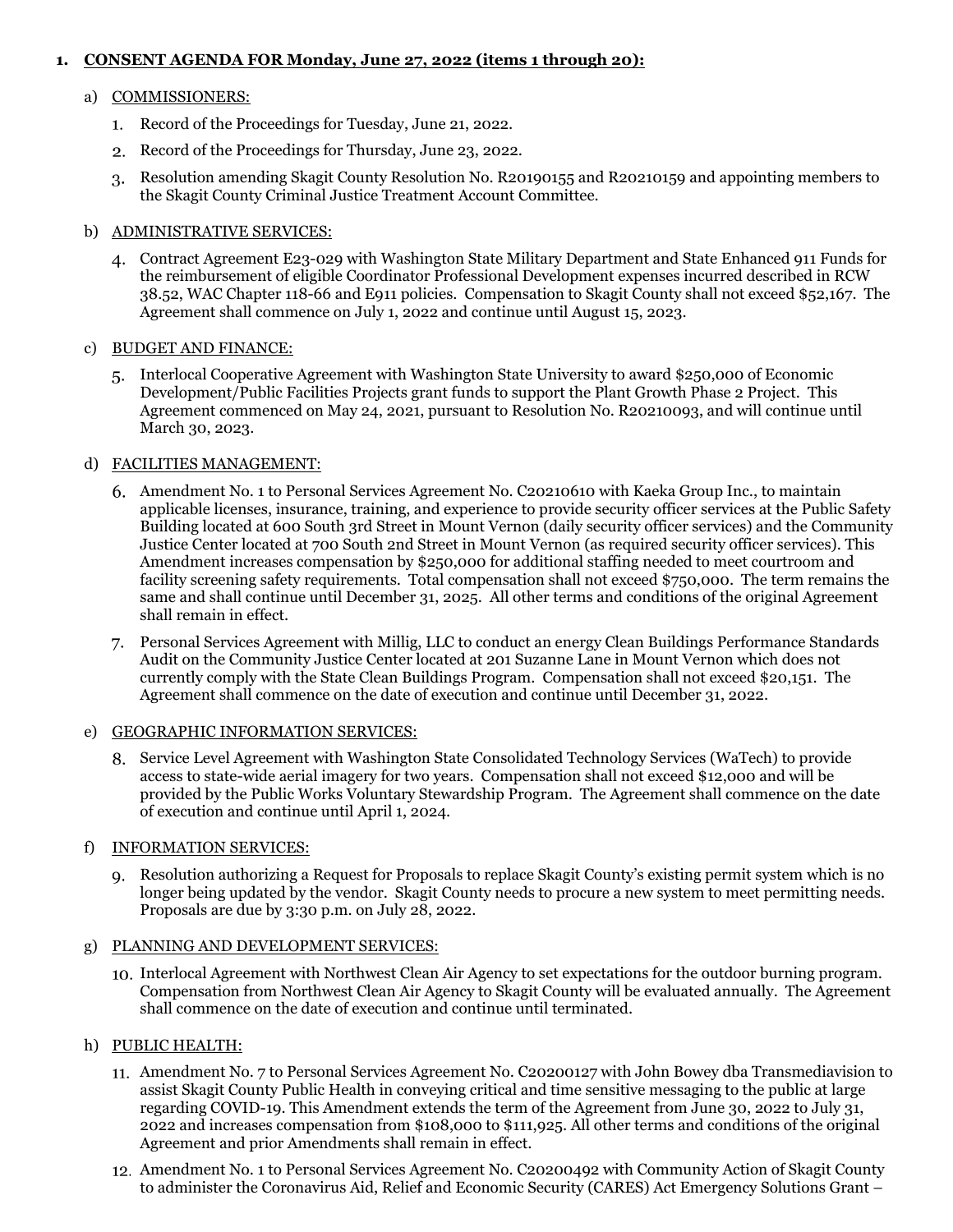COVID-19 (ESG-CV) for individuals and families who are homeless or receiving homeless assistance, and to support additional homeless assistance and homeless prevention activities to mitigate the impacts of COVID-19. This Amendment extends the term of the Agreement from June 30, 2022 to September 30, 2022. Compensation remains the same and shall not exceed \$262,575. All other terms and conditions of the original Agreement shall remain in effect.

- Amendment No. 4 to Professional Services Contract No. C20180336 with Washington State Health Care Authority (HCA) for "Access to Baby and Child Dentistry" (ABCD) Services, HCA Contract No. K2755, to detect and prevent early childhood dental decay by engaging dentists in seeing birth to six (6) year old Medicaid eligible children and engaging local public health departments in outreach and case management. This Amendment updates Statements of Work, revises definitions, updates Exhibits, extends the term from June 30, 2022 to June 30, 2024, and increases compensation by \$76,386 for a new total compensation not to exceed \$200,653. All other terms and conditions of the original Agreement and prior Amendments shall remain in effect.
- Personal Services Agreement with New Earth Recovery to operate two Recovery Residences that will house a minimum of 12 people recovering from substance use disorders. Compensation shall not exceed \$165,000. The Agreement shall commence on July 1, 2022 and continue until June 30, 2023.
- Personal Services Agreement with Makers Architecture and Urban Design to provide planning services to evaluate the suitability of county-owned property for potential housing development. Compensation shall not exceed \$50,000. The Agreement shall commence on the date of execution and continue until June 30, 2023.
- 16. Personal Services Agreement with Community Action of Skagit County to operate the Concrete Community Center. Compensation shall not exceed \$71,400. The Agreement is ratified to commence on June 1, 2022 and shall continue until December 31, 2022.
- i) PUBLIC WORKS:
	- Personal Services Agreement with GeoTest Services Inc. for Professional Engineering services and Materials Testing services on an as-needed basis for non-federally funded capital road projects. Compensation shall not exceed \$200,000 and is based on an hourly and testing rate fee schedule. The Agreement shall commence on the date of execution and continue for two years.
	- 18. Interlocal Cooperative Agreement with Skagit Conservation District to authorize Skagit County to work with the District on a reimbursable basis for their assistance in meeting Title III funding priorities through the implementation of a county-wide Community Wildfire Protection Plan, and Firewise Communities/USA Program. Compensation shall not exceed \$55,859.55. The Agreement is ratified to commence on June 1, 2022 and shall continue until June 1, 2023.
- j) SHERIFF:
	- Amendment No. 2 to Vendor Services Agreement No. C20220227 with Bellevue Healthcare to provide rental of bariatric items. This Amendment increases compensation by \$250 per month for the rental of one Trapeze for the Bariatric Bed. Total compensation is increased to \$1,025 per month plus applicable sales taxes. The term shall continue until the equipment is returned. All other terms and conditions of the original Agreement and prior Amendment shall remain in effect.
	- 20. Interagency Agreement with Washington Association of Sheriffs and Police Chiefs for the award of a grant for the Registered Sex Offender Address Verification Program in the amount of \$104,513. The Agreement will commence on July 1, 2022 and shall continue until June 30, 2023.

# **2. MISCELLANEOUS AGENDA (Items 1 through 3):**

# a) PROSECUTING ATTORNEY:

- 1. Settlement Agreement with the Washington State Department of Natural Resources and the Washington Board of Natural Resources (DNR) regarding Skagit County Superior Court Cause No. 19-2-01469-29 (and Thurston County Superior Court Cause No. 20-2-01653-34) to improve the forest inventory data used by DNR for the development of the 2025-2034 Sustainable Harvest Calculation; transition DNR to a plot-based, stand-level inventory program covering all operable acres of forest trust land in Western WA; and take additional steps for an accurate, tactical Sustainable Harvest Calculation plan that produces spatially explicit harvest schedules with annual reporting requirements.
- b) PUBLIC HEALTH:
	- 2. Amendment No. 1 to Funding Agreement No. C20200409 with Opportunity Council to award HOME funds to support ongoing operations as a Community Housing Development Organization (CHDO) and their